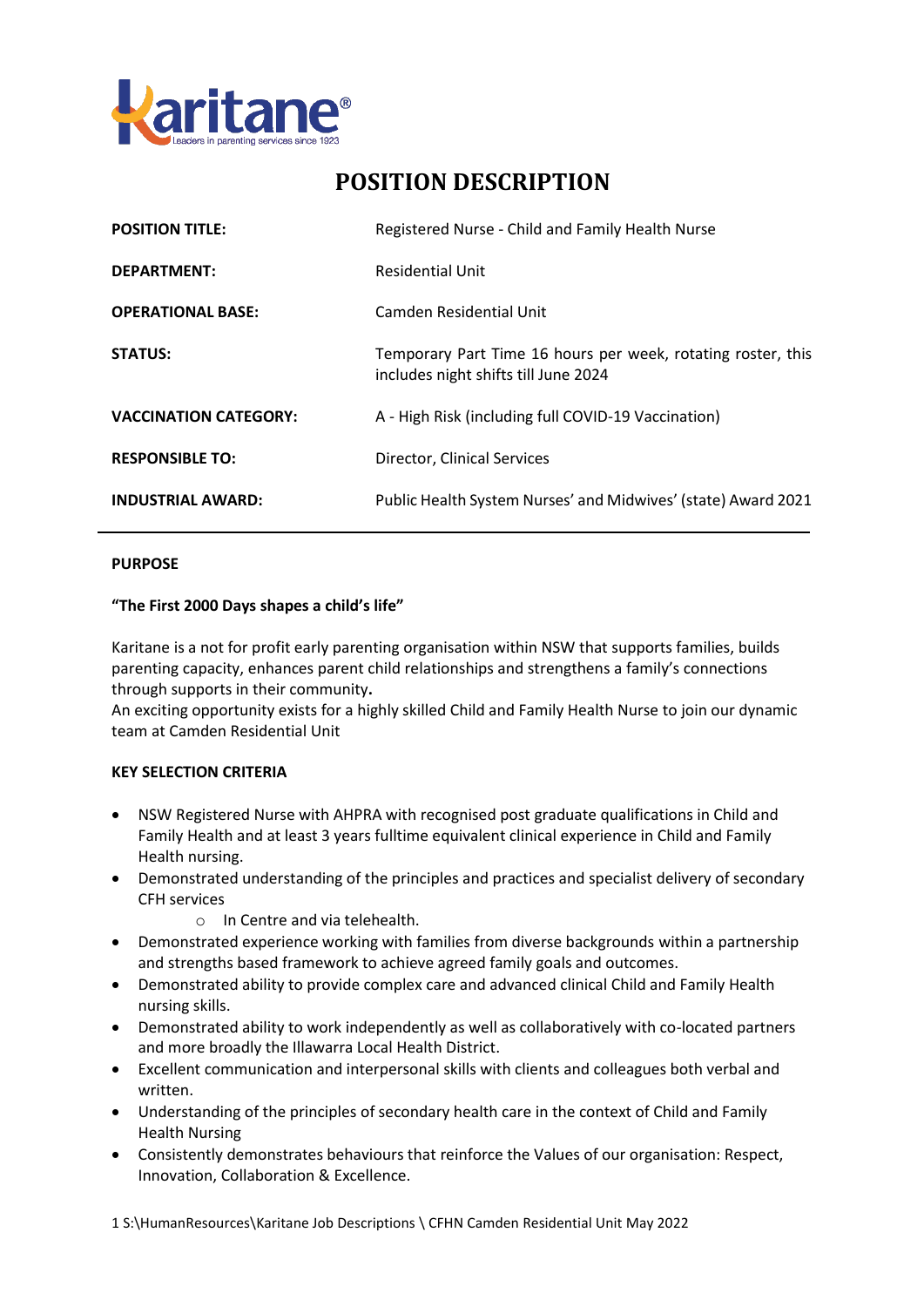Current drivers license recognised in NSW

# **RESPONSIBILITIES**

Practices in accordance with the recognised standards for Nursing Practice, Codes of Ethics and Professional Conduct for Australian nurses, plus legislation affecting nursing practice and common law. **Child and Family Health RN**: All Child and Family Health nurses (RN) have an obligation to be familiar with and practice in accordance with the Nursing and Midwifery Board registration codes, guidelines and statements for Registered Nurses. Secondly, Child and Family Health nurses are required to operate within the scope of practice, standards and professional development elements as outlined within the NSW CAFHNA Child and Family Health Competencies 2009 and comply with their registration CPD requirements using the Child and Family Health Professional Practice Framework 2001-2016 to guide their professional development. All registered nurses are to provide evidence of National Registration with Australian Health Practitioner Regulation Agency (AHPRA) is current.

Reference:

- 1. Nursing and Midwifery Board of Australia. (2014). Codes and Guidelines. Retrieved from [\(http://www.nursingmidwiferyboard.gov.au/Codes-Guidelines-Statements/Position-](http://www.nursingmidwiferyboard.gov.au/Codes-Guidelines-Statements/Position-)[Statements.aspx](http://www.nursingmidwiferyboard.gov.au/Codes-Guidelines-Statements/Position-Statements.aspx)
- 2. Child and family Health Nurses Association NSW Inc. (2009). Competency Standards for Child and Family Health Nurses [http://www.cafhna.org.au/images/pdf/pdf-forms/CAFHNA-](http://www.cafhna.org.au/images/pdf/pdf-forms/CAFHNA-Competency-Standards-for-Child-and-Family-Health-Nurses-o.pdf)[Competency-Standards-for-Child-and-Family-Health-Nurses-o.pdf](http://www.cafhna.org.au/images/pdf/pdf-forms/CAFHNA-Competency-Standards-for-Child-and-Family-Health-Nurses-o.pdf)
- 3. NSW Department of Health (2011). *Child and family health professional practice framework2011-2016*.(ISBN9781741876246) retrieved from [http://www.health.nsw.gov.au/nursing/projects/Publications/child-and-family-health](http://www.health.nsw.gov.au/nursing/projects/Publications/child-and-family-health-practice-framework.pdf)[practice-framework.pdf](http://www.health.nsw.gov.au/nursing/projects/Publications/child-and-family-health-practice-framework.pdf)

# **CONDITIONS OF EMPLOYMENT**

Various employment status is in accordance with the Named NSW (Non - Declared) Affiliated Health Organisations' Nurse's Agreement 2017. Shift times and days may be varied according to the needs of the organisation. Karitane services are provided at a number of sites within the Sydney Metropolitan Area and across NSW.

The majority of Karitane services close for approximately two weeks over the Christmas/New Year period, during which time employees are required to take leave.

Karitane supports a smoke free environment including grounds, buildings and vehicles.

Applicants will have a commitment to EEO & WHS, ethical practice and the principles of cultural diversity.

Relevant Police Check, Working with Children Check, Apprehended Violence Orders and prior employment checks, including relevant disciplinary proceedings, will be conducted on recommended applicants

# **CLINICAL**

The Child and Family Health Nurse provides care in keeping with recognised standards where the primary objective is to assist the family in the management of their children in order to promote optimal health and wellbeing. This is performed through different platformsincluding (but not limited to) face to face, virtual and telehealth services.

### **Duties**

1. Formulate, implement and evaluate a management plan which recognises and facilitates the

2 S:\HumanResources\Karitane Job Descriptions \ CFHN Camden Residential Unit May 2022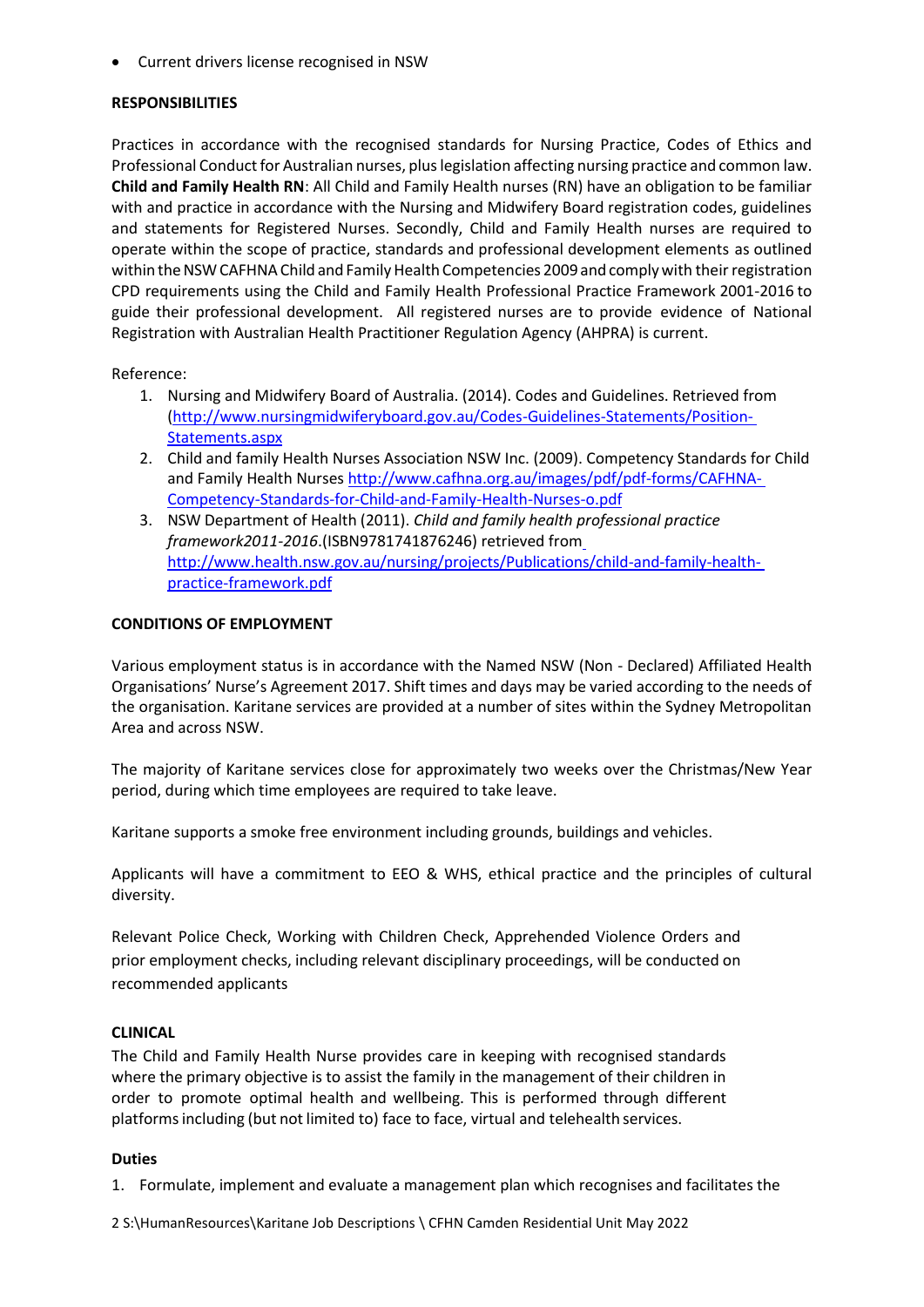parents' right to partnership in the health care of their child and enables active participation in planned care.

- 2. Identifies actual or potential health problems through application of clinicaljudgement.
- 3. Continually assesses and monitors the functioning of family members to promote their wellbeing.
- 4. Responsible, in consultation with other multidisciplinary team members, for individual family casework; including the organisation of appropriate transfer of care and discharge support.
- 5. Attend and participate in regular case conference meetings with the multidisciplinaryteam.
	- i. Liaise with multidisciplinary team members and other agencies relating to effective client management in all clinical areas including postnatal depression

# **KEY CHALLENGES**

- Maintain professional standards as set by APHRA
- Engage and maintain professional links with Child and Family Health multi- disciplinary team and with other services in the community.
- Manage competing priorities within a busy clinical environment

# **PROFESSIONAL**

# **Duties**

- 1. Attends and actively participates in an ongoing education program, providing documented evidence of participation.
- 2. Contributes to nursing research and development of nursing knowledge in the discipline of child and family health.
- 3. Maintains and updates clinical skills and knowledge base relating to child and family health nursing practice.
- 4. Participates in decision making about health care planning, practice and evaluation.
- 5. Participates in professional activities and meetings, particularly those concerning child and family health nursing.
- 6. Develops and demonstrates an awareness of multicultural values, beliefs and practices to facilitate communications with clients and families.

### **ORGANISATIONAL**

Function in accordance with the policies, procedures and vision of Karitane.

### **Duties**

- 1. Attend and actively participate in unit meetings and attend organisational meetings as required.
- 2. Demonstrates the ability to case manage clients with complex issues.
- 3. Participate in program planning and working parties.
- 4. Consults as appropriate with the multidisciplinary team regarding specific clientissues.
- 5. Maintains client records and organisation of management information systems.
- 6. Demonstrates a commitment to total quality management and Work Health andSafety.
- 7. The incumbent position may be directed by nursing management to undertake new or additional tasks in response to the organisational and service needs across Karitane sites.

# **SAFETY & QUALITY**

### **Duties:**

To participate in outcome based safety and quality continuous improvement activities that optimise levels of care, safety and quality of services and improve customer satisfaction.

### **Performance Standard**

This is demonstrated by your ability to: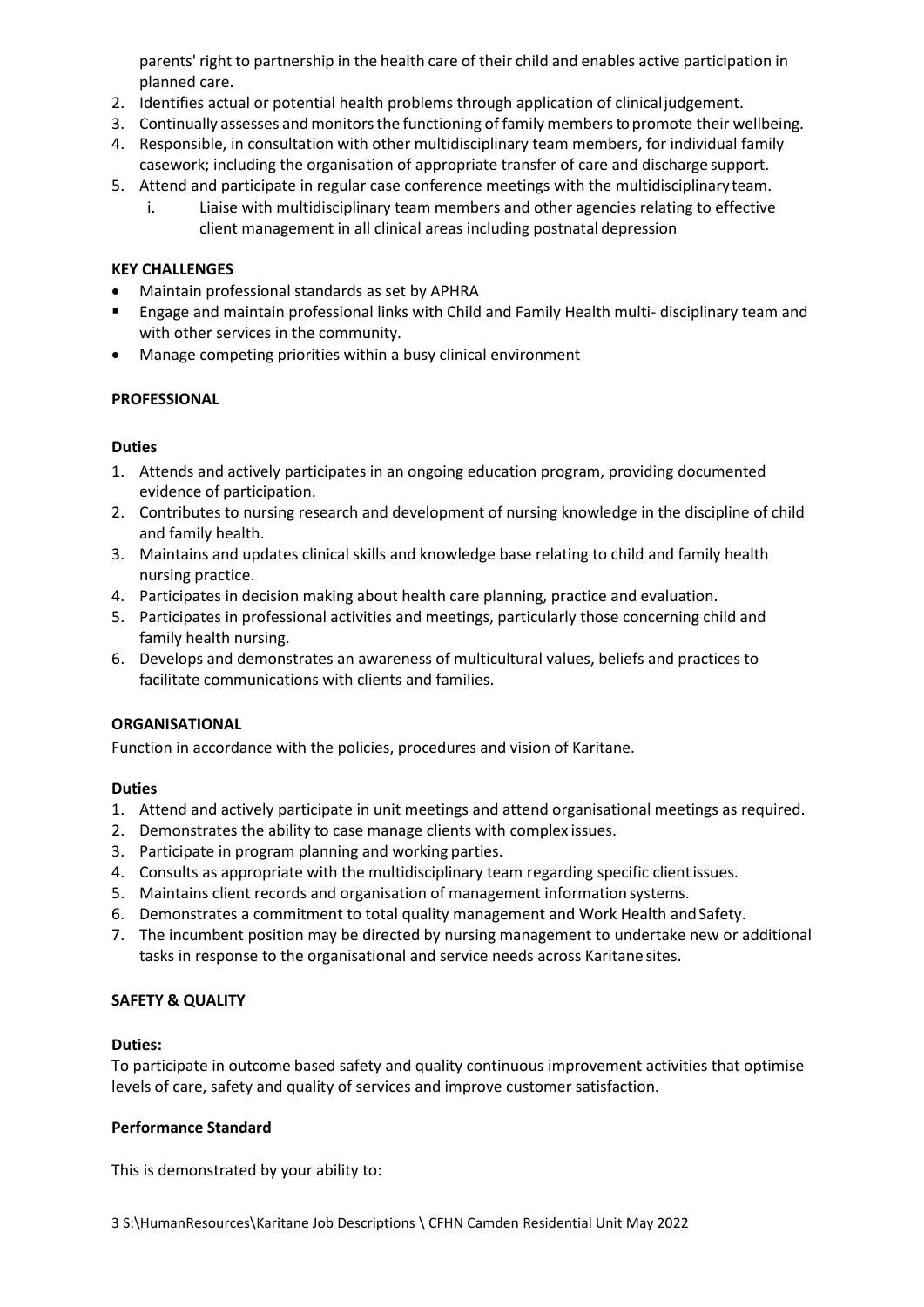- a. Evaluate practice and identify areas that could be improved in accordance with th[e](https://www.safetyandquality.gov.au/publications/national-safety-and-quality-health-service-standards/) [National Safety and Quality Health Service \(NSQHS\)](https://www.safetyandquality.gov.au/publications/national-safety-and-quality-health-service-standards/) Standards
- b. Participate in the Karitane Safety & Quality Framework and Management activities and accreditation auditing processes and programs as allocated and in accordance with your scope of practice

## **ABOUT US**

Karitane is a dynamic and innovative not for profit health organisation and registered charity providing early parenting services. We support families with children from birth to 5 years of age through building parenting capacity, enhancing parent child relationships and strengthening a family's connections with supports in their community. Karitane have been a leading provider of parenting services since 1923 and are approaching our Centenary. Our services are evidence based and delivered by a caring and highly trained professional team of child and family health nurses, paediatricians, social workers, psychologists and psychiatrists offering complete, holistic care**.**

# **OUR CARE**

Karitane staff provide safe, effective, family-centred quality care consistent with the organisation's mission, philosophy, values and standards of care, and adhere to the Professional Code of Conduct.

# **OUR VISION**

Leaders in early parenting services that empower families and children to be confident, safe and resilient**.** 

# **OUR MISSION**

To provide accessible, evidence-based services that support families to parent confidently. Through research, advocacy and collaboration we promote excellence in our care across a diverse community.

### **OUR VALUES**

# **Respect - Our Relationships**

Our relationships are characterised by respect, support and a recognition of the value of every individual. Each family & child, colleague and care partner is important to us. We value our diverse backgrounds and professional approaches that contribute equally to Karitane's success in providing care.

### **Innovation –Our Future Focus**

We commit to creative and innovative approaches to our work informed by ongoing research, increasing knowledge, evidence-based practice and contemporary approaches to care. We seek new opportunities for delivering services that are sustainable and transforming for the families we serve.

# **Collaboration - Our Partnership Approach**

We seek to collaborate with our families, our colleagues and care partners to achieve our purpose. We build our partnerships through effective teamwork, shared decision making, our caring and supportive approach and appropriate and timely communication.

# **Excellence - Our Standard**

We strive for excellence in our work supported by effective leadership, professional, transparent and accountable practices, cultural awareness and a commitment to continuous learning.

### **SUPPORTING OUR PEOPLE**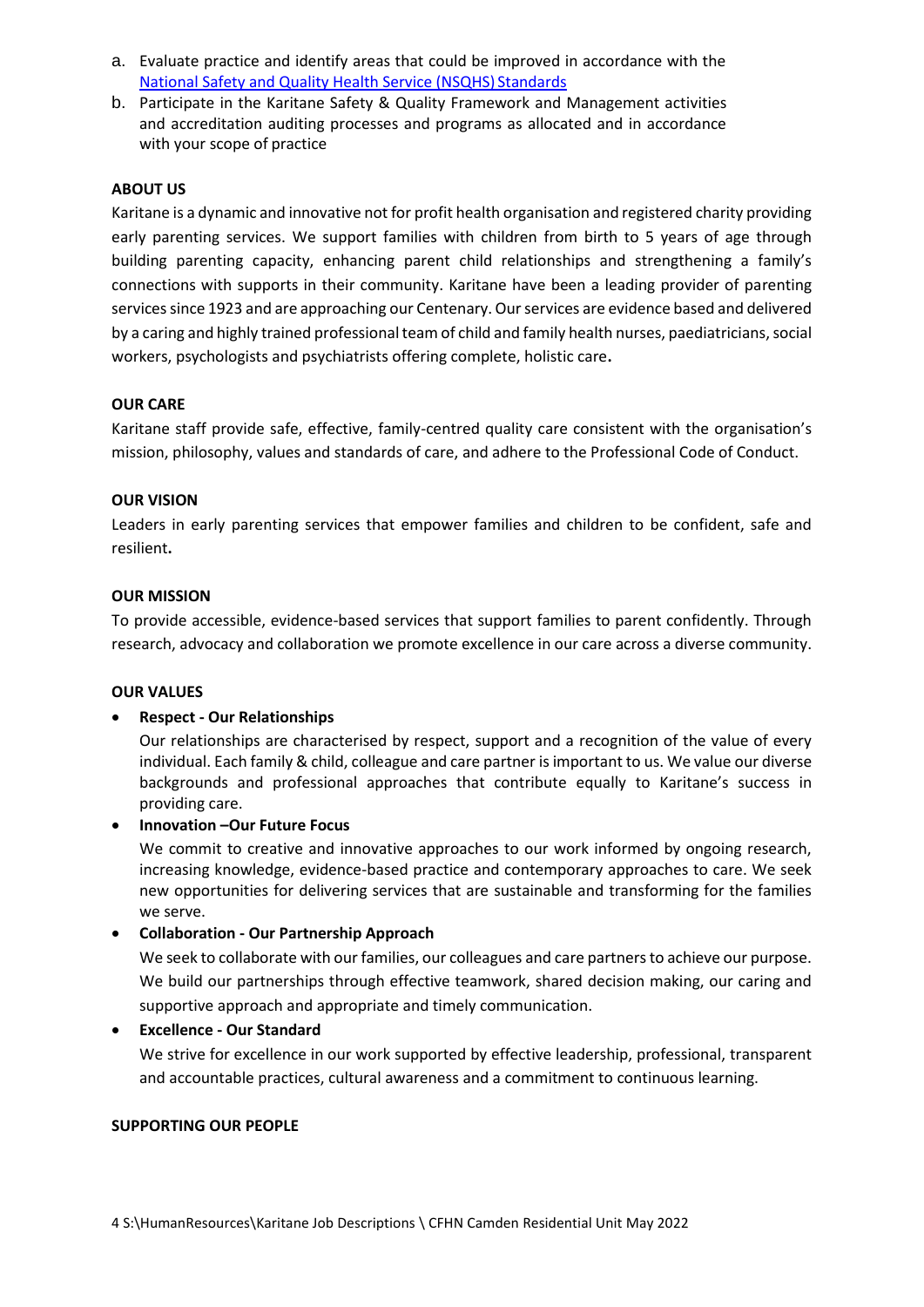Karitane is a family-friendly, flexible workplace with a strong culture of success that reflects our values of innovation, excellence, respect and collaboration. We are a passionate, dynamic and highly engaged team making a difference to families' lives. We support each other and provide excellent professional development opportunities. We offer a comprehensive well-being support package, Employee Assistant Program, Perkbox reward & recognition program and discounted gym membership. If you come from NSW Ministry of Health or other affiliated health organizations you can transfer your leave entitlements to Karitane.

# **UNIVERSAL STATEMENT OF OBLIGATIONS**

# **EDUCATION AND PROFESSIONAL DEVELOPMENT**

- Pursue appropriate continuing education and professional development.
- Attend mandatory training in Fire, Manual Handling and other training as required.
- Recognise and respond to the need for accurate health promotional information for clients, visitors and other members of staff.

# **CLINICAL AND/OR CORPORATE GOVERNANCE**

- Identify the needs of clients and where possible adapt services to meet those needs.
- Understand the accreditation processes within Karitane and participate in the implementation of improvement strategies.

# **CODE OF CONDUCT**

- Adhere to the NSW Ministry of Health and SWSLHD professional Code of Conduct and Ethics.
- Demonstrate accountability and ethical behaviour in the performance of all duties.
- Respect the physical, emotional, social and spiritual needs of the client and their carers, including their right to be involved in decision-making affecting their health care.
- Report any suspected cases of child neglect or abuse to immediate manager.
- Be aware of medico/legal responsibilities.
- Maintain confidentiality and privacy at all times.
- Report suspected or actual; fraud associated with the workplace.

# **WORK HEALTH & SAFETY, SECURITY AND FIRE SAFETY**

- Maintain a current driver's licence and provide a photocopy of same at annual performance appraisals.
- Adhere to Karitane's Work Health and Safety policy and procedures.
- Commitment to and understanding of NSW Health Smoke Free- free Health Care Policy.
- Assist with the security of the building through the correct handling of keys.
- Report any damage or repairs required to buildings, furniture and equipment to the appropriate supervisor so that repairs can be arranged.
- Adhere to Karitane's procedures for `Risk Management' of identified risks.
- Ensure all office equipment and lighting is turned off and work area is secure before leaving each day.
- Attend education sessions regarding WHS, security & fire safety.
- Follow the protocols for Incident Management & Reporting.
- Participate in security risk identification/assessment & report any suspicious occurrences/potential for aggressive episodes.
- Assist management in the creation and maintenance of a 'zero tolerance zone' where staff and clients can enjoy an environment in which violence and verbal abuse is not tolerated.

5 S:\HumanResources\Karitane Job Descriptions \ CFHN Camden Residential Unit May 2022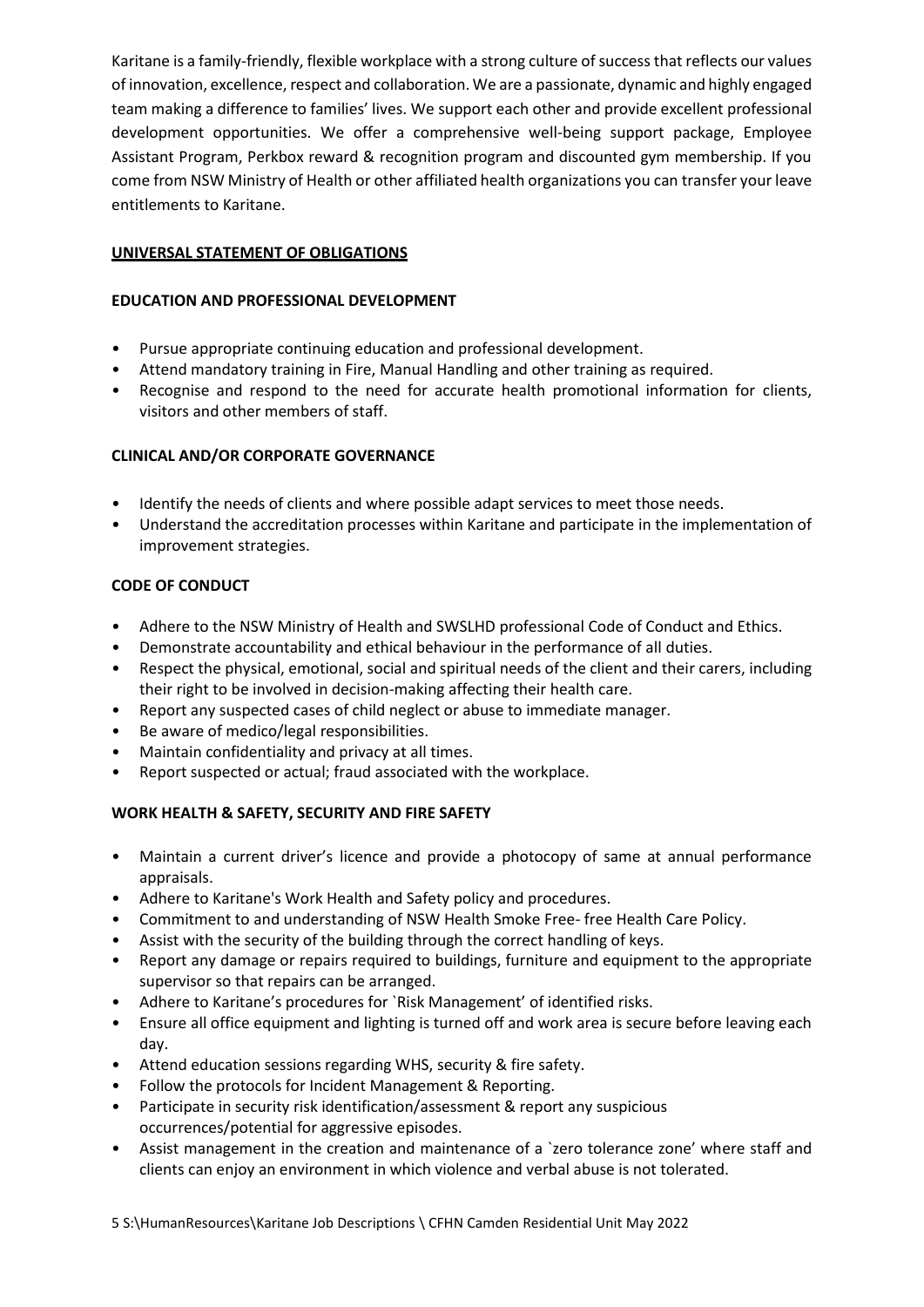#### **EQUAL EMPLOYMENT OPPORTUNITY, CULTURAL DIVERSITY AND ANTIDISCRIMINATION**

- Be aware of and act within the bounds of the EEO Policy of SWSLHD.
- Be aware of and act within the bounds of the Anti-Discrimination policy of SWSLHD.
- Respond positively to the cultural beliefs and practices of clients, visitors and other staff members.
- Be actively involved in the optimizing service provision to people of Non English Speaking Backgrounds and Aboriginal and Torres Strait Islander backgrounds.
- Harassment will not be tolerated in any form, i.e. behaviour, verbal or physical, which is unwelcome, persistent and/or offensive.

### **PERFORMANCE MANAGEMENT**

Performance appraisal will be carried out at three months and then annually with the Director, Clinical Services.

### **EXIT INTERVIEWS**

Participate in an Exit interview on termination.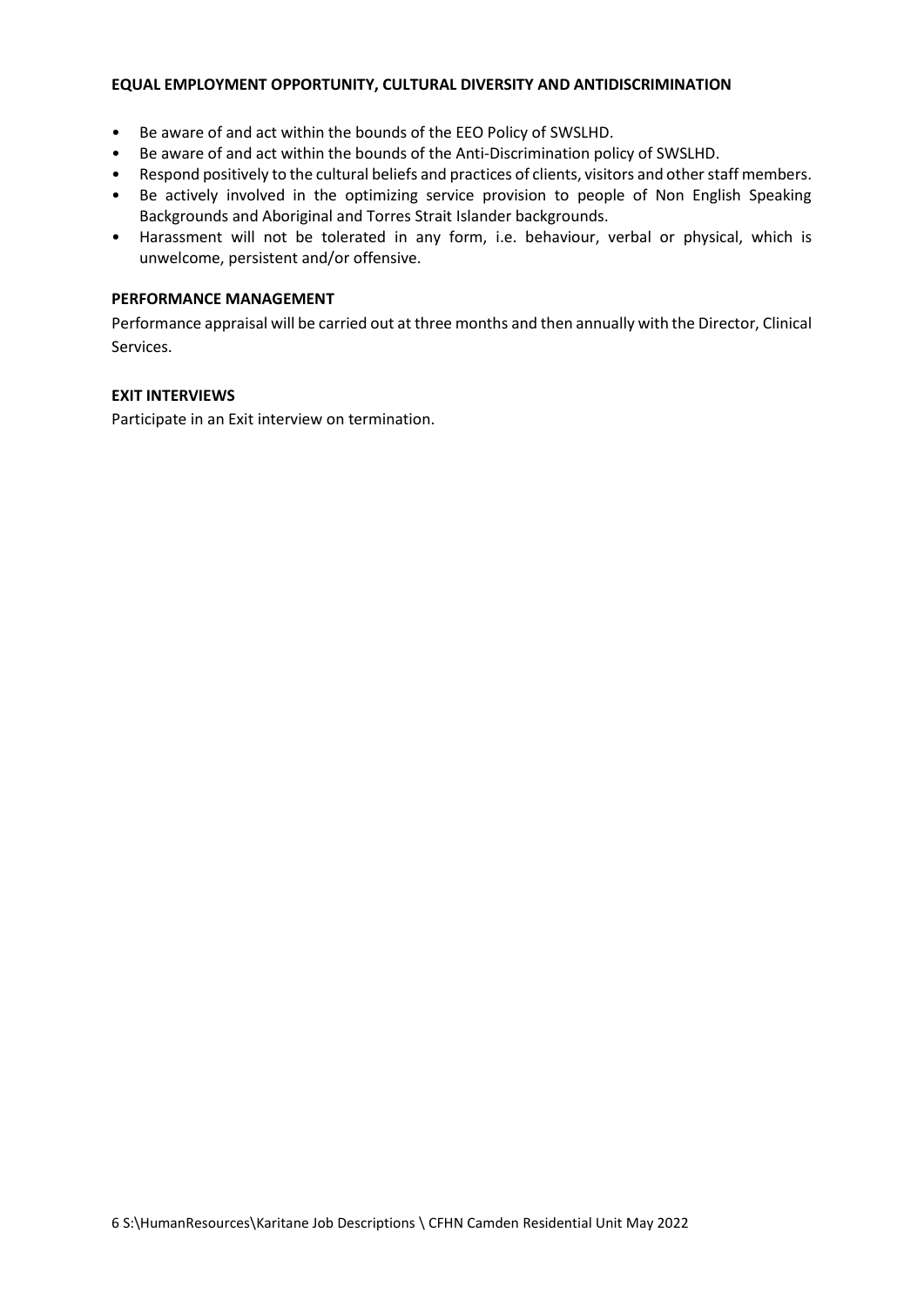#### **Employees Declaration**

I have read this position description, I understand the position requirements and position demands checklist (attached) and agree that I can fulfil these requirements to the standards outlined.

I am not aware of any reason, which might interfere with my ability to perform the inherent position requirements and position demands of this position.

I am aware that my ongoing employment will be subject to my continued compliance with the relevant NSW Health policy directive/s concerning Immunisation Compliance, Occupational Assessment, and Screening & Vaccination against Specified Infectious Diseases. I am aware that I must ensure that myself and those staff reporting to me are made aware of, and comply with the requirements of, this/these policy directive/s I am aware that any false or misleading statements may threaten my appointment or continued employment with Karitane.

I agree to comply with the policies of NSW Health & Karitane

I also agree to strictly observe the policy on confidentiality of staff and patient information or such other sensitive or confidential information that I many come across in the course of my employment. I am aware that during the course of my employment, regular criminal record checks and Working with Children's Checks will be conducted with my knowledge to ensure my ongoing suitability for employment.

**Employee's Name Construction Employee's Name Date Date** 

I have explained the duties and responsibilities of this position to the employee.

**Chief Executive Officer Signature Date**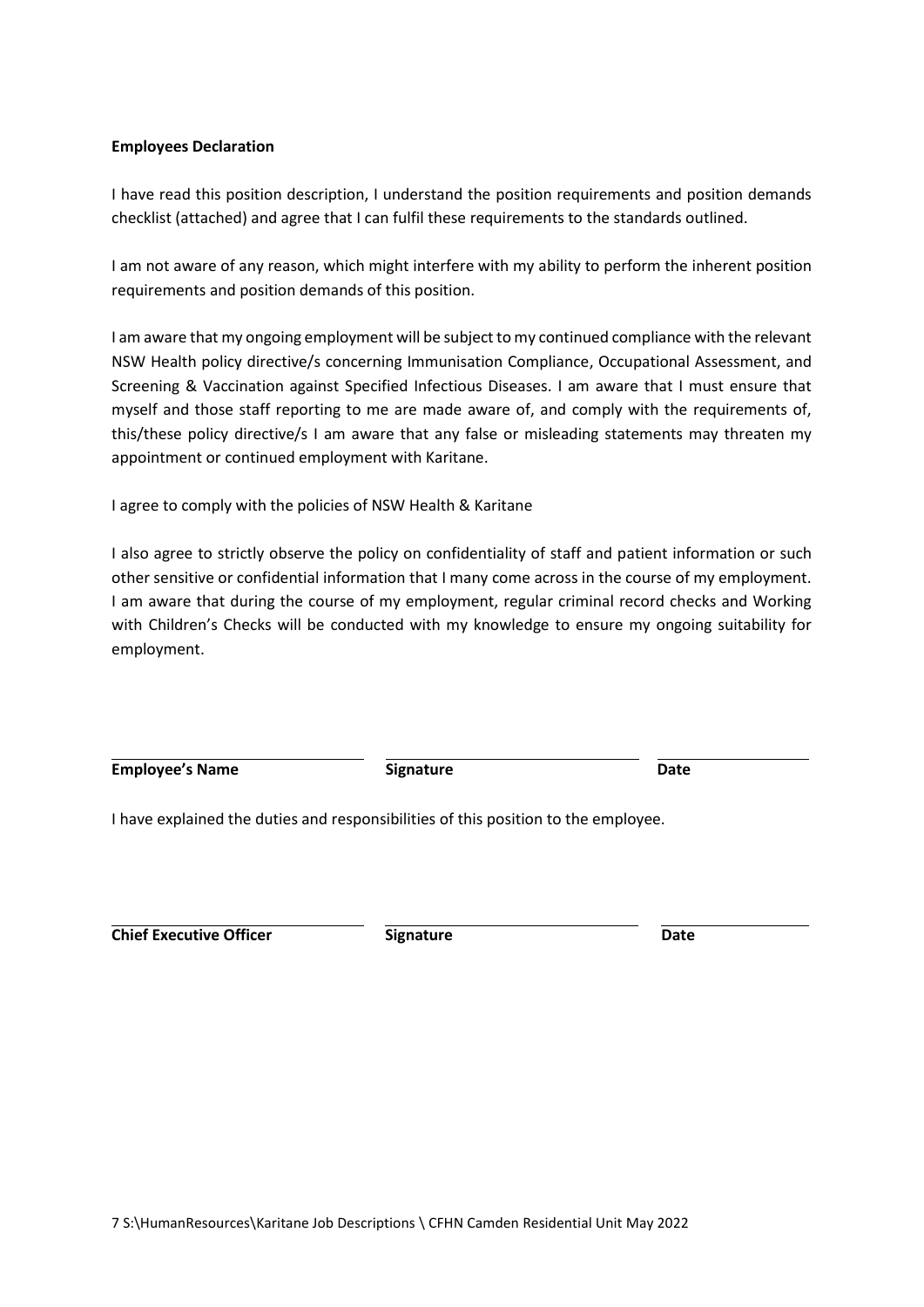**POSITION DEMANDS CHECKLIST**

| <b>Karitane</b>                                                                                                           |                  |  |  |  |
|---------------------------------------------------------------------------------------------------------------------------|------------------|--|--|--|
| PHYSICAL DEMANDS                                                                                                          | <b>FREQUENCY</b> |  |  |  |
| Sitting - remaining in a seated position to perform tasks                                                                 | Frequent         |  |  |  |
| Standing - remaining standing without moving about to perform tasks                                                       | Frequent         |  |  |  |
| Walking - Floor type: even / uneven / slippery, indoors / outdoors, slopes                                                | Frequent         |  |  |  |
| Running - Floor type: even / uneven / slippery, indoors / outdoors, slopes                                                | Frequent         |  |  |  |
| Bend/Lean Forward from Waist - Forward bending from the waist to perform tasks Frequent                                   |                  |  |  |  |
| Trunk Twisting - Turning from the waist while sitting or standing to perform tasks                                        | Frequent         |  |  |  |
| Kneeling - remaining in a kneeling posture to perform tasks                                                               | Frequent         |  |  |  |
| Squatting / Crouching - Adopting a squatting or crouching posture to perform tasks Frequent                               |                  |  |  |  |
| Leg / Foot Movement - Use of leg and / or foot to operate machinery                                                       | Frequent         |  |  |  |
| Climbing (stairs/ladders) - Ascend / descend stairs, ladders, steps                                                       | Frequent         |  |  |  |
| Lifting / Carrying - Light lifting & carrying: 0 - 9 kg                                                                   | Frequent         |  |  |  |
| Lifting / Carrying - Moderate lifting & carrying: 10 - 15 kg                                                              | Frequent         |  |  |  |
| Lifting / Carrying - Heavy lifting & carrying: 16kg & above                                                               | Frequent         |  |  |  |
| Reaching - Arms fully extended forward or raised above shoulder                                                           | Frequent         |  |  |  |
| Pushing / Pulling / Restraining - Using force to hold / restrain or move objects toward Frequent<br>or away from the body |                  |  |  |  |
| Head / Neck Postures - Holding head in a position other than neutral (facing forward)Frequent                             |                  |  |  |  |
| Hand & Arm Movements - Repetitive movements of hands and arms                                                             | Frequent         |  |  |  |
| Grasping / Fine Manipulation - Gripping, holding, clasping with fingers or hands                                          | Frequent         |  |  |  |
| Work At Heights - Using ladders, footstools, scaffolding, or other objects to perform <b>Frequent</b><br>work             |                  |  |  |  |
| Driving - Operating any motor powered vehicle                                                                             | Frequent         |  |  |  |
| <b>PHYSICAL DEMANDS</b>                                                                                                   | <b>FREQUENCY</b> |  |  |  |
| Sight - Use of sight is an integral part of work performance e.g. computer screens                                        | <b>Frequent</b>  |  |  |  |
| Hearing - Use of hearing is an integral part of work performance e.g. Telephone<br>enquiries                              | Frequent         |  |  |  |
| Smell - Use of smell is an integral part of work performance e.g. Working with<br>chemicals Not                           | Frequent         |  |  |  |
| Taste - Use of taste is an integral part of work performance e.g. Food preparation Not <b>Frequent</b>                    |                  |  |  |  |
| Touch - Use of touch is an integral part of work performance                                                              | Frequent         |  |  |  |
| <b>PHYSICAL DEMANDS</b>                                                                                                   | <b>FREQUENCY</b> |  |  |  |
| Distressed People - e.g. Emergency or grief situations                                                                    | Frequent         |  |  |  |
| Aggressive & Uncooperative People - e.g. drug / alcohol, dementia, mental illness                                         | Frequent         |  |  |  |
| Unpredictable People - e.g. Dementia, mental illness, head injuries                                                       | Frequent         |  |  |  |
| Restraining - involvement in physical containment of patients / clients                                                   | Frequent         |  |  |  |
| Exposure to Distressing Situations - e.g. Child abuse, viewing dead / mutilated bodiesFrequent                            |                  |  |  |  |
| <b>PHYSICAL DEMANDS</b>                                                                                                   | <b>FREQUENCY</b> |  |  |  |
| Dust - Exposure to atmospheric dust                                                                                       | Frequent         |  |  |  |
| Gases - Working with explosive or flammable gases requiring precautionary Frequent<br>measures                            |                  |  |  |  |
| Fumes - Exposure to noxious or toxic fumes                                                                                | Frequent         |  |  |  |
| Liquids - Working with corrosive, toxic or poisonous liquids or chemicals requiring Frequent<br><b>PPE</b>                |                  |  |  |  |